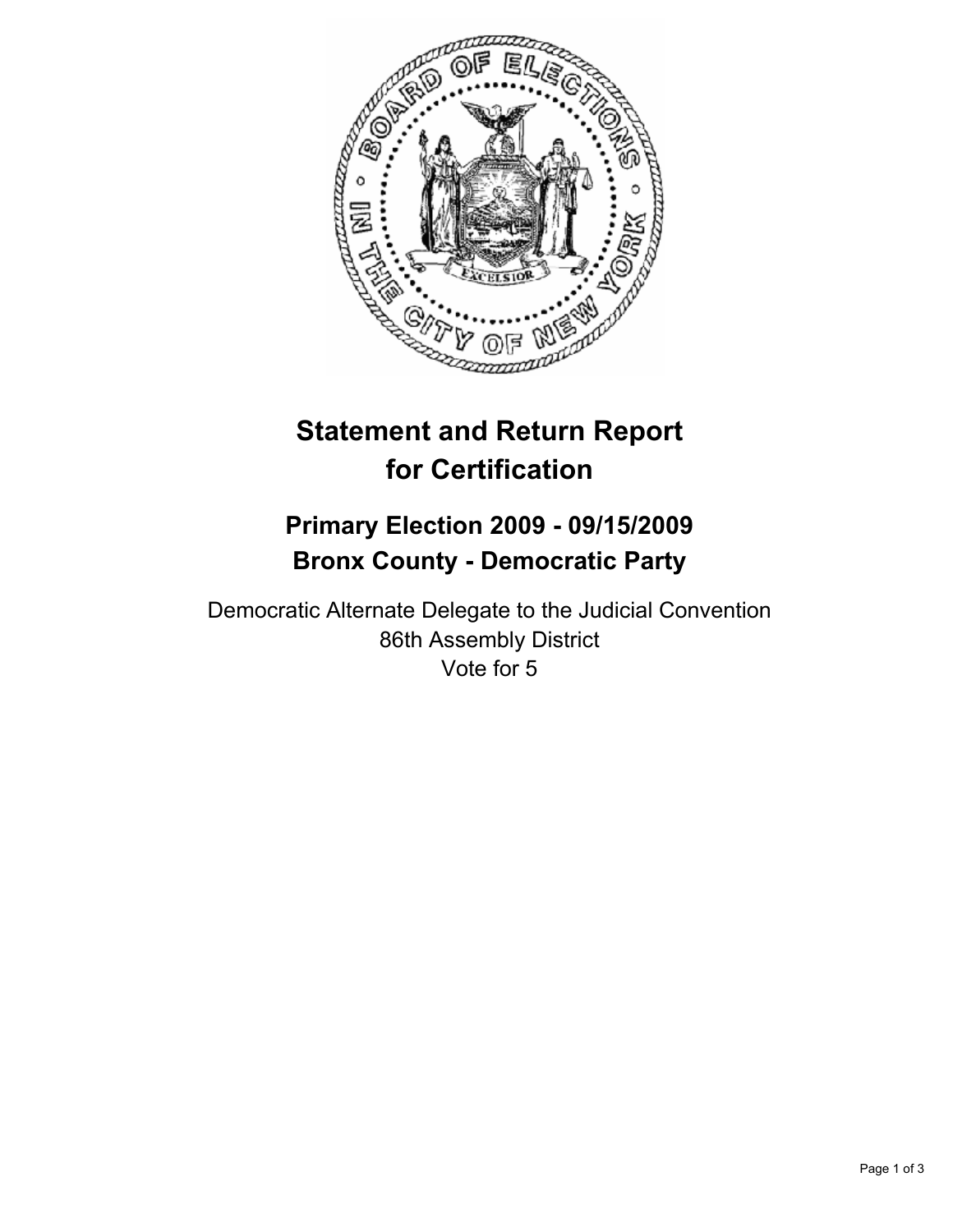

#### **Assembly District 86**

| <b>EMERGENCY</b>         | 7     |
|--------------------------|-------|
| ABSENTEE/MILITARY        | 54    |
| AFFIDAVIT                | 67    |
| <b>LUIS ESPINAL</b>      | 776   |
| <b>VERNA MONTGOMERY</b>  | 543   |
| <b>JOSE LUIS BATISTA</b> | 657   |
| EDWIN MIRANDA            | 473   |
| <b>NERO GRAHAM</b>       | 340   |
| ATHENA ROSA              | 506   |
| YOLANDA GARCIA           | 890   |
| <b>JONATAN DE LEON</b>   | 428   |
| <b>JENNIFER RAMIREZ</b>  | 538   |
| <b>XIOMARA POLANCO</b>   | 380   |
| <b>Total Votes</b>       | 5,531 |